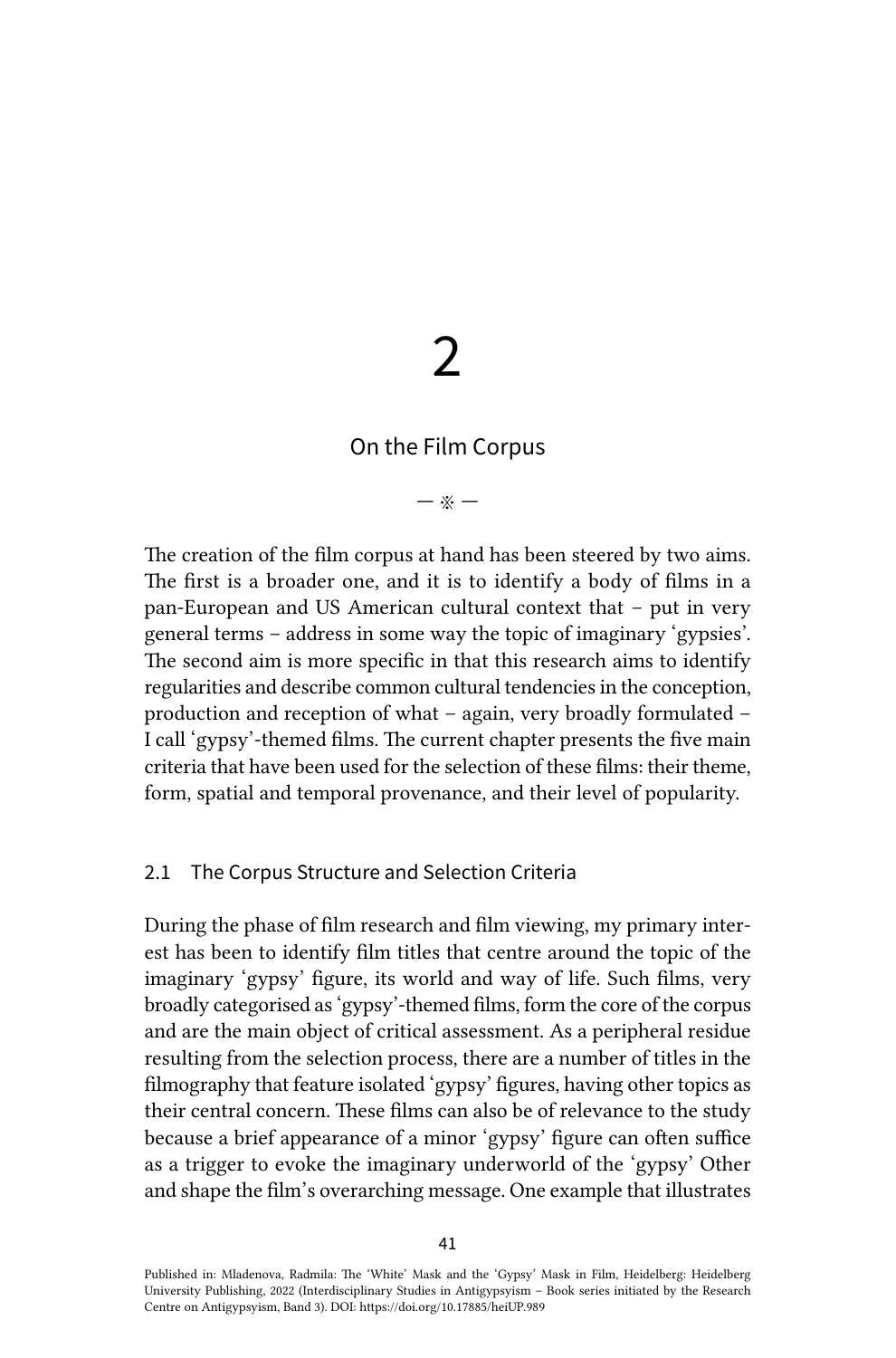this point well is the Czechoslovak film *Jánošík* (1935, Dir. Martin Frič), in which a female 'gypsy' figure makes a fleeting appearance near the end of the saga [56'16:56'26]. With her head covered in a dark-striped cloth, the nameless woman is of crucial importance for the story's dénouement: she brings false tidings to the national hero Jánošík, and it is through her treacherous agency that the legendary Slovak finds his death, executed publicly at the gallows.

A second residual group of films that can be subsumed only tentatively under the thematic category of 'gypsy'-themed films comprises works of a paradigmatically different nature. Conceived in conscious opposition to antigypsy imaginations, these films strive to offer a more adequate representation of Roma individuals and/or collectives. Considerably fewer in number, they present an alternative to the core of the corpus, forming an aesthetic countertendency to those films that can be unequivocally termed 'gypsy'-themed. In short, as for its subject matter, the film corpus is organised around a topic that covers the spectrum from imaginary 'gypsies', on its one extreme, to representations of Roma, on its other extreme. Significantly, the boundary between these two constructs at the two ends of the thematic spectrum is permeable, often blurred and subject to playful artistic redefinitions.

As to the filmic model, during the film selection phase priority was given to feature-length films where the fictional element comes to the fore. As a result, the corpus contains 'gypsy'-themed films that belong to a broad variety of local fiction genres and subgenres: the *bondefilmer* or peasant films from the 1920s in Sweden; Gainsborough period dramas from the 1940s; *españoladas* or Spanish folkloric musical comedies from the 1950s; films that supposedly represent "the endemic Balkan cinematic celebration<sup>[31]</sup> of free-wheeling Roma" (Iordanova, *Cinema* 214); auteur works that borrow from magic realism, film *noir* and/or ethnographic documentaries; trash cinema and other forms of fashionable slumming, and so on. At the same time, the corpus contains a number of film titles that belong to the non-fiction spectrum of cinematic forms and/or have other formats, such as full-length and short documentary films, TV series and reportages, or short videos uploaded on social media platforms. The decision to maintain an open stance

<sup>31</sup> I strongly disagree with this often-quoted formulation of Dina Iordanova's. In my detailed study of Aleksandar Petrović's film *I Even Met Happy Gypsies* (1967), I shed light on the 'ethno-racial' masquerade that lies at the core of 'gypsy'-themed films, and especially the kind of 'gypsy'-themed films produced by national cinemas in the south-eastern part of Europe (see "Figure").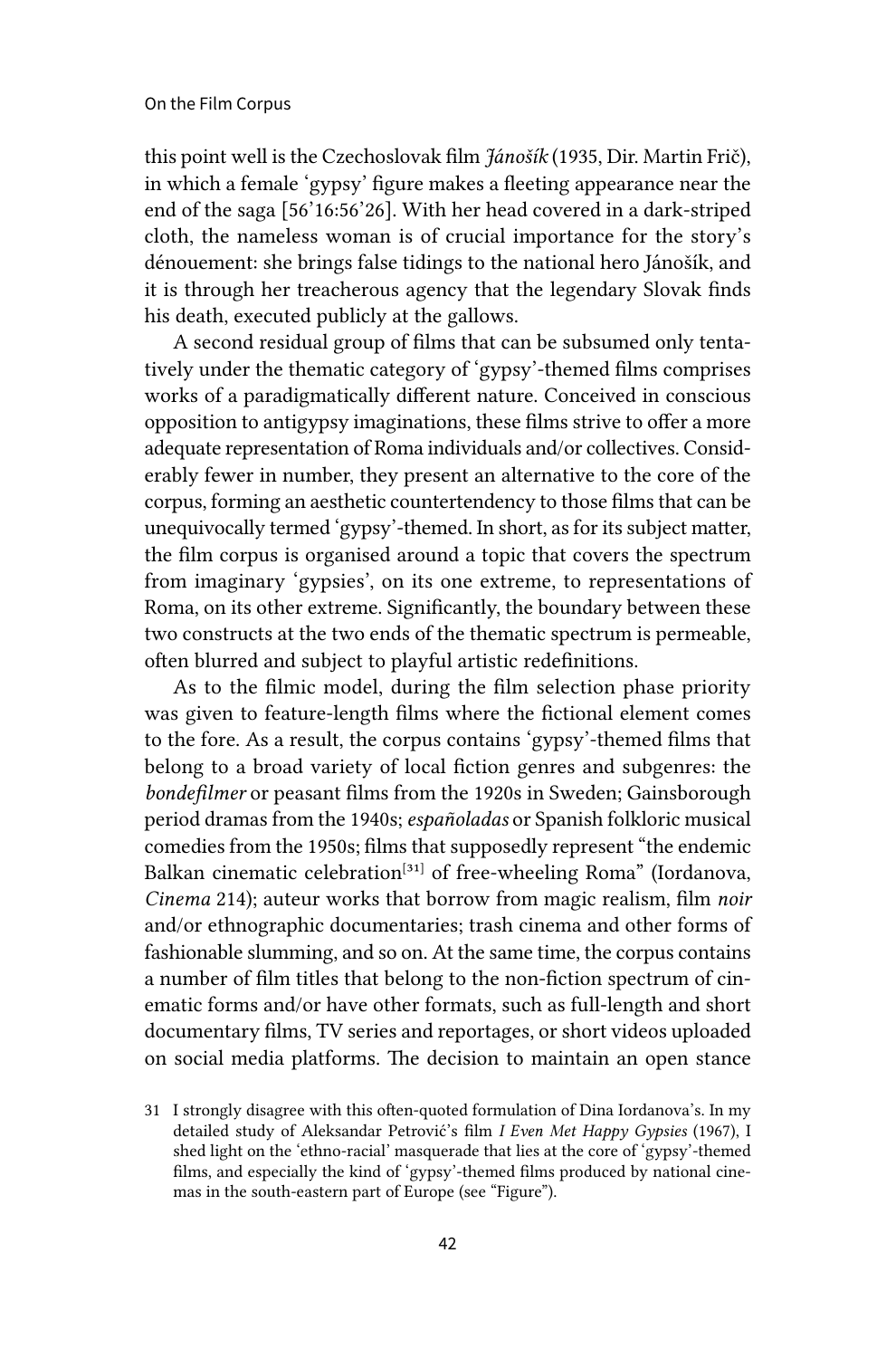towards the fiction and the non-fiction form, often seen as mutually exclusive, results from the observation that 'gypsy'-themed films frequently tend to employ a quasi-documentary style in recreating their imaginary topos, while documentary films about the socio-historical world of Roma individuals or groups often borrow motifs and expressive devices from cult 'gypsy'-themed fiction films. In summary, as to form, the film corpus encompasses the broad spectrum ranging from fiction films, on the one extreme, to documentary films, on the other extreme, the boundary between these two distinct cinematic forms being, once again, fuzzy and subject to idiosyncratic interpretations.

A third selection criterion for films was their popularity, taking at the same time geographic provenance as a primary cue. This rather broadly formulated criterion, which is indicative of the aesthetic longterm impact of the films, can be defined with greater precision by considering the films' international distribution, their participation in film festivals and thematic programmes, the number of awards they have won, and also by the frequency of their appearance in academic and other writing, as well as by the practical aspect of market availability, such as DVD or Blu-Ray re-editions, and/or accessibility on the internet. By coupling the criterion of popularity with that of geographic provenance, it is also possible to identify titles that have gained special prominence in certain language zones and national cultures. The phenomenon of cult 'gypsy'-themed films, ones that hold a distinct appeal for (inter)national audiences, deserves serious scholarly attention, especially with regard to its occurrence in time and across space. In my view, the phenomenon of obsessively popular 'gypsy'-themed films is symptomatic of larger, hard-to-reach, virtually invisible processes of 'white' national identity formation and/or stabilisation.

The geographic scope covered by the film corpus encompasses the European (Eurocentric) cultural zone, including the European family of national states, and the USA. By opting for such a sizeable cultural map, my aim has been to underscore the transnational nature of film production and reception, to acknowledge the significant contribution of translation and migration, and to throw light on the different speeds at which 'white' national identities establish themselves as such within the cultural realm of Europe and the USA. So, while, on the one hand, 'gypsy'-themed films are characterised, albeit tentatively, in terms of their country of origin and language, on the other hand, it is possible to view them from a supra-national perspective, one that goes above and beyond national and/or linguistic boundaries, thereby enriching the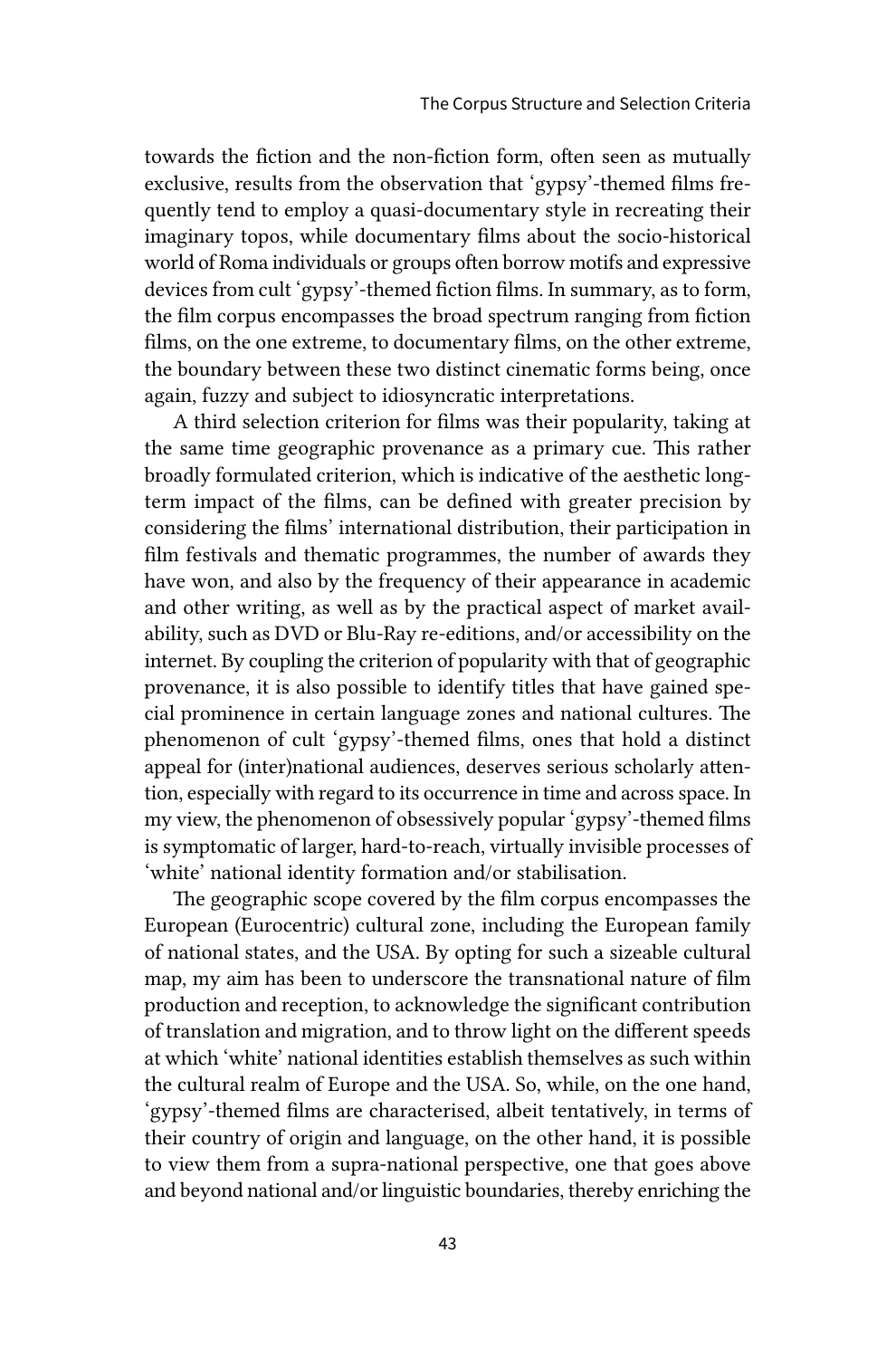analysis with one more significant dimension. Such a perspective is virtually non-existent in academic research conducted on the intersection of film studies and antigypsyism and, as recent literary scholarship has demonstrated (see here the works of Bogdal and Brittnacher), it can be very fruitful, without precluding the need for more narrowly focused studies. Also supporting my approach is Lou Charnon-Deutsch's observation that it is a dialogue both intercultural and interdisciplinary that has given rise to the construction of the imaginary 'gypsy' and this cultural phenomenon has eluded scientists until recently due to a certain tendency to primarily focus on a single culture or to stay within the framework of a single discipline (cf. 11).

The broad spatial axis of the film corpus is matched by a similarly broad temporal axis: there have been no limits imposed with regard to the release date of the selected films, again with the aim of promoting the contrastive-comparative approach in the ensuing discussion.

## 2.2 Quantitative Description

In its entirety, the film corpus comprises 153 film titles released between the years 1897 and 2019 within the cultural zone of Europe and the USA, forming a fairly representative body of works on the ambivalent topic of imaginary 'gypsies' as well as representations of Roma. The earliest title in the corpus is the British short film *A Camp of Zingaree Gypsies* (1897) shot on the first wide-gauge film (68 mm, no sprocket holes) and included in the compilation film *The Brilliant Biograph: Earliest Moving Images of Europe (1897–1902)* (2020, Dir. Frank Roumen).<sup>32</sup> The latest title in the corpus is the British hybrid documentary feature film *The Deathless Woman* (2019) directed by Roz Mortimer. The titles in between are distributed fairly evenly across time, with a tendency to grow in number the more recent they are.

Broken down by film form, the corpus contains 118 fiction films (including twenty-two silent films, five television films, four television series, two children's films, one short film, and two animations) and thirty-five documentary films (including four television reportages, two silent shorts, two short films, two online video clips, and one student

<sup>32</sup> Released by Eye Museum and British Film Institute, *The Brilliant Biograph: Earliest Moving Images of Europe (1897–1902)* shows a selection of digitally restored one-minute "time capsules" from the Mutoscope and Biograph Collection.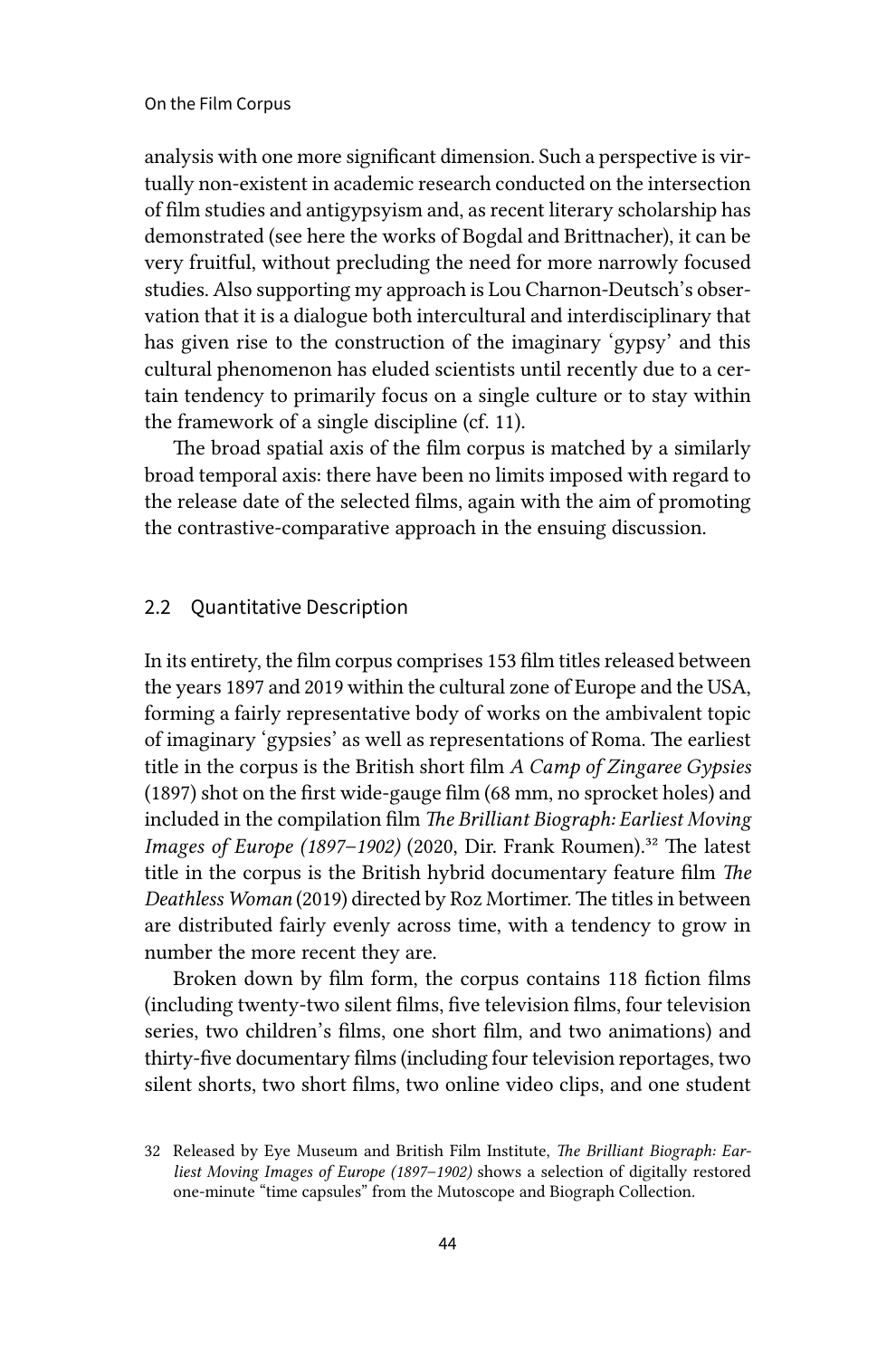film). It should be noted that film series, like the British television drama *Peaky Blinders* (2013), count as one title, just as the German documentary project *Antigypsyism: a film series about Sinti and Roma and Antigypsyism* (2014, Dir. Yvonne Warsitz, and Andreas von Hören) does. The Bosnian film *An Episode in the Life of an Iron Picker* (2013, Dir. Danis Tanović), treated here as a fiction film, is a good example of the borderline problematics that emerge with respect to the categorisation of films according to their form. Tanović's film belongs to both the fiction and the documentary filmic models and to neither of them. Variously labelled as drama, semi-documentary, docudrama or documentary leaning towards conventional *cinéma vérité*, *An Episode in the Life of an Iron Picker* reconstructs a real-life story in which the members of a Roma family are cast as the film's main protagonists, re-enacting before a handheld camera their own experiences, with their private home and the surrounding area serving as the film set.

Broken down by country of origin, the film corpus contains twenty-eight titles from the USA; twenty-four titles from Germany, including East and West Germany; nineteen titles from the UK; twelve titles from the Czech Republic, Slovakia and Czechoslovakia; twelve titles from France; eleven titles from Bosnia and Herzegovina, Croatia, Macedonia, Serbia, and the Former Republic of Yugoslavia; ten titles from Spain; nine titles from Bulgaria; seven titles from Hungary; four from Russia and the Former Soviet Union; three titles from Poland; two titles from Finland; two titles from Sweden; two titles from Romania; and one title respectively from Austria, Australia, Canada, Denmark, Estonia, Norway, and the European Union. The sheer number of films is of minor significance here; the focus is rather on their geographic distribution, which allows me to spotlight 'gypsy'-themed films with a cult status/special prominence in the different European and US American geographic and language zones. One such example is the long-neglected Norwegian silent film *Gipsy Anne* (1920, Dir. Rasmus Breistein), recently released in a newly restored version that, it is hoped, will catapult Breistein's masterpiece "back into contention for a place among canonised Norwegian films" (Diesen 17). *Gipsy Anne* is based on a story written in 1879 by the Nynorsk novelist Kristofer Janson and as such "is the first Norwegian film adapted from literature" (Myrstad 184). It is also the first film in the history of Norwegian fiction films that explores the countryside, becoming at the time of its release "an immediate hit both with the critics and the audiences" (Diesen 18). The daily newspaper *Dagbladet* from 14 September 1920 comments that the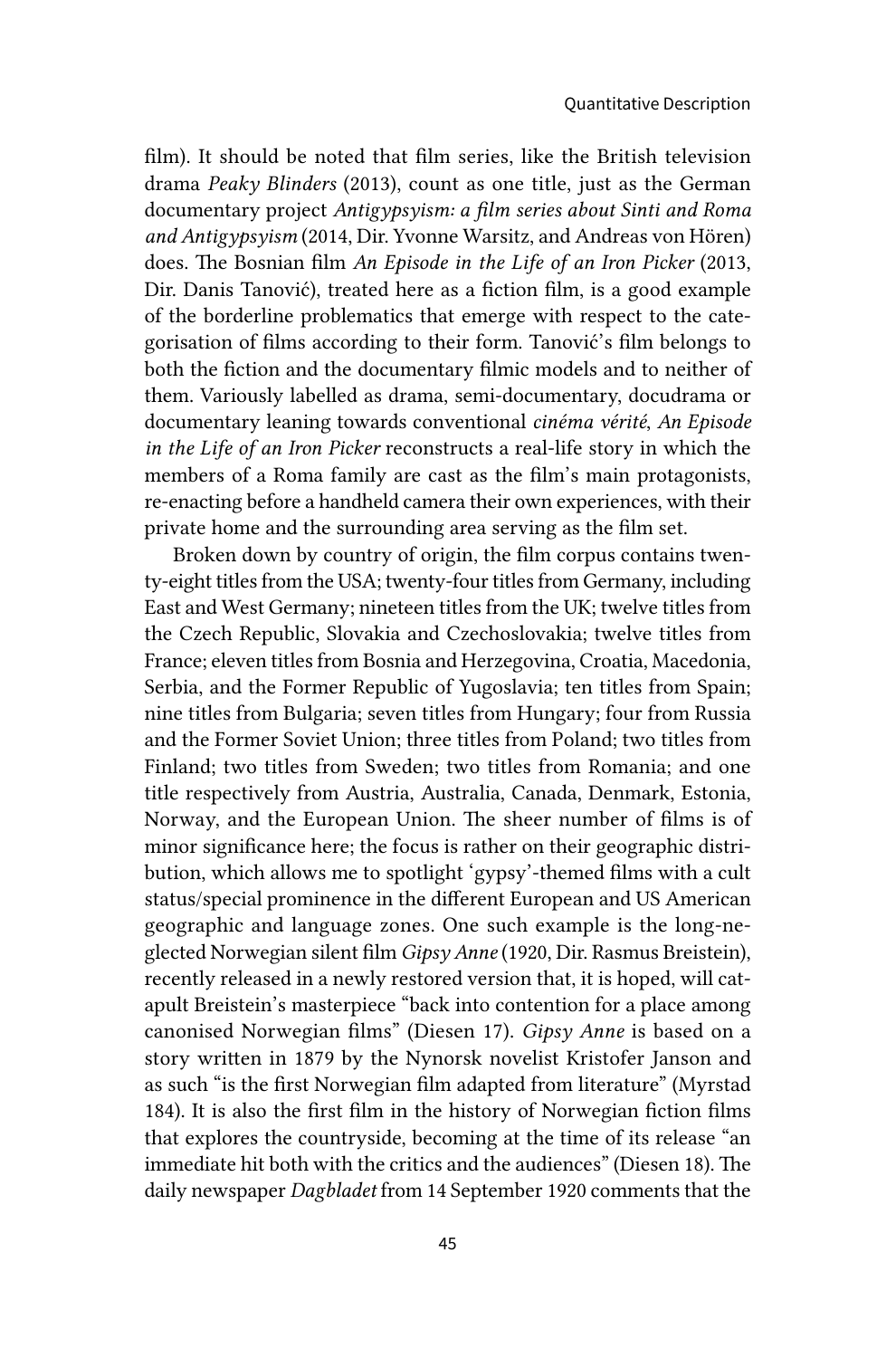

Fig. 4a and Fig. 4b. Screenshots from *Gipsy Anne* (1920, Dir. Rasmus Breistein): Gipsy Anne (Aasta Nielsen) working as a milkmaid at the summer farm in Storlien.

merit of *Gipsy Anne* lies in depicting "authentic Norwegian rural life" (25), a new cinematic topic that scholars deem "a breakthrough for the national character traits in Norwegian film" (18). Myrstad concludes in her analysis that the film is "nationalist in its choice and use of rural setting" (191). Paradoxically enough, it is by deploying a central 'gypsy' character that the pioneer director "succeeded in confirming 'Norwegianness'" (Diesen 29), in emancipating Norwegian cinema from the Swedish influence and in establishing "his own 'Nynorsk' trend" (19). The character Gipsy Anne is the emblem of nature in his film: it is mainly in association with this female figure (Fig. 4a and Fig. 4b) that Breistein introduces the much-celebrated scenes of contemporary rural life that will come to define Norwegian national iconography<sup>33</sup> (cf. Iversen).

Back to the description of the film corpus, it should also be said that the breakdown of films according to their country of origin contains an element of arbitrariness and aims, in the first place, to provide a bird's-eye overview. Many of the films, and especially contemporary

33 In a rather similar way, the British silent film *Betta the Gypsy* (1918, Dir. Charles Raymond) is celebrated for featuring British nature in a novel way. As one film review for *The Bioscope* from 1918 puts it on record: "[i]n selecting, for their first British production, a Romany story, Famous Pictures have certainly scored a triumph, for they have demonstrated once and for all that our island is capable of affording scenic effects equal to those of any other country. We have grown to regard flat fields and typical pastorals as our specialty, but here we have mountain gorges, roaring cataracts, and dizzy precipices, and if they are not in reality important enough to open a Cook's office and tramway to the spot, then all credit is due to the producer who has so contrived each picture as to be a masterpiece of dramatic natural setting" ("Betta the Gipsy" 30).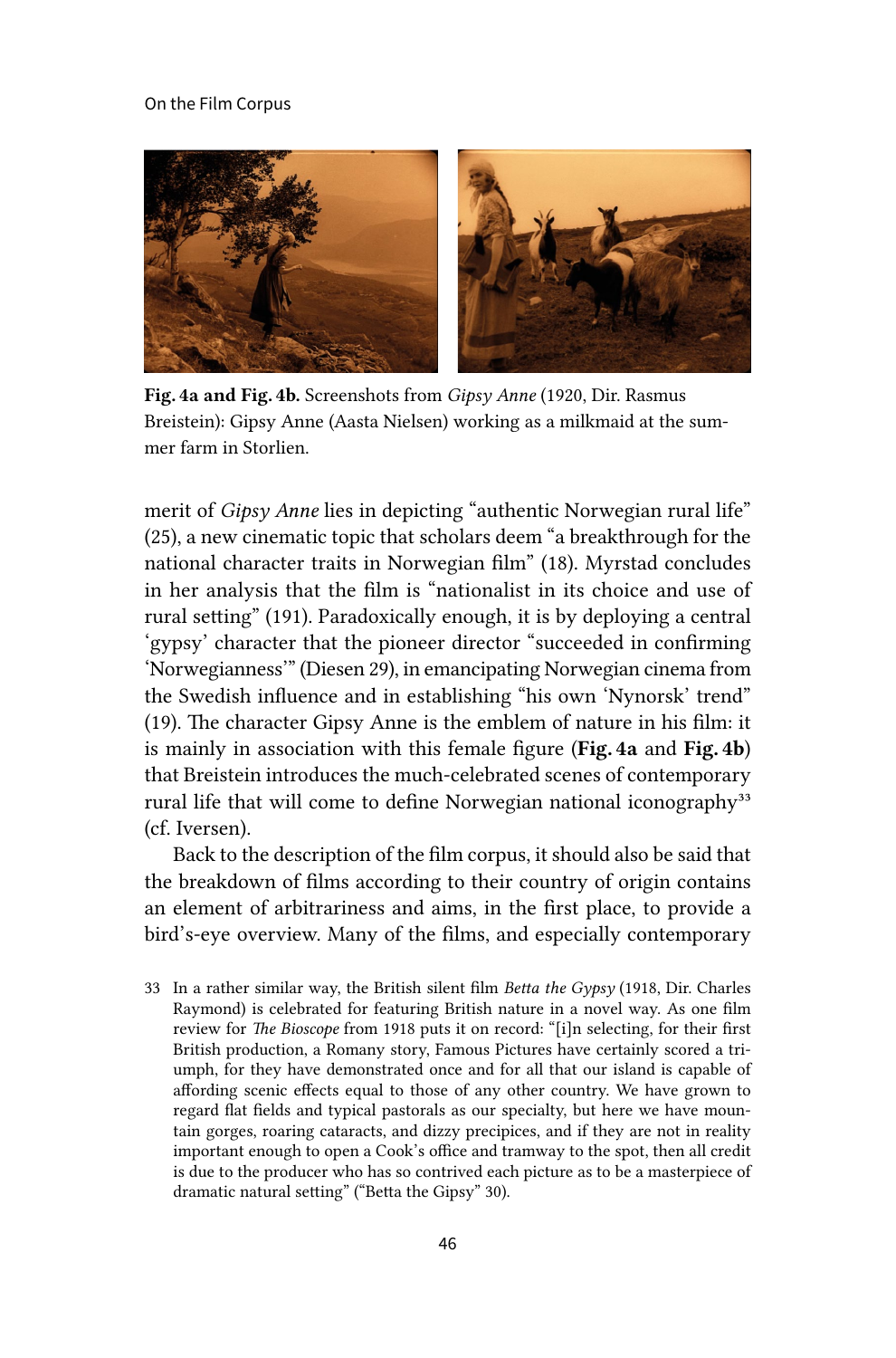productions, are the outcome of a multinational enterprise; they are often multilingual, some featuring up to six different languages, and quite often they are set in several countries. Therefore, in categorising a film, in the cases when there is more than one country of origin listed, decisive factors were the film's main language, the setting and/or the director's nationality. For example, the film *Just the Wind* (2012, Dir. Benedek Fliegauf), a co-production of Hungary, France and Germany, is categorised here as Hungarian, because the film's main language is Hungarian (in addition to Romanes and English), the story takes place in Hungary and the director is Hungarian. Tony Gatlif's film *The Crazy Stranger* (1997), a co-production of France and Romania, featuring the French, Romanian and Romani languages, set in Romania, is however categorised here as French on account of the director's nationality. The international and multilingual aspect of individual films is highlighted to point out the limitations of the category "country of origin", its historical instability and vagueness, and at the same time to offer another argument in support of my view that 'gypsy'-themed films need to be assessed from a supra-national perspective.

## 2.3 Sources of Information

It goes without saying that the singular make-up of the filmography of 'gypsy'-themed films presented here has been influenced both by my specific research interests and by my personal circumstances. Throughout the duration of my research from 2015 to 2020, I was based in the town of Heidelberg, the site of the Documentation Centre of German Sinti and Roma, which explains my over-reliance on sources located in Germany. My main sources of films include:

- my personal collection of films on the topic;
- the film archive at the British Film Institute, London;
- the film archive at the Deutsche Kinemathek, Berlin;
- the film archive at the Documentation Centre of German Sinti and Roma, Heidelberg;
- the film archive at the goEast Festival, Wiesbaden;
- the film collection at the Library of Heidelberg University's Slavic Institute;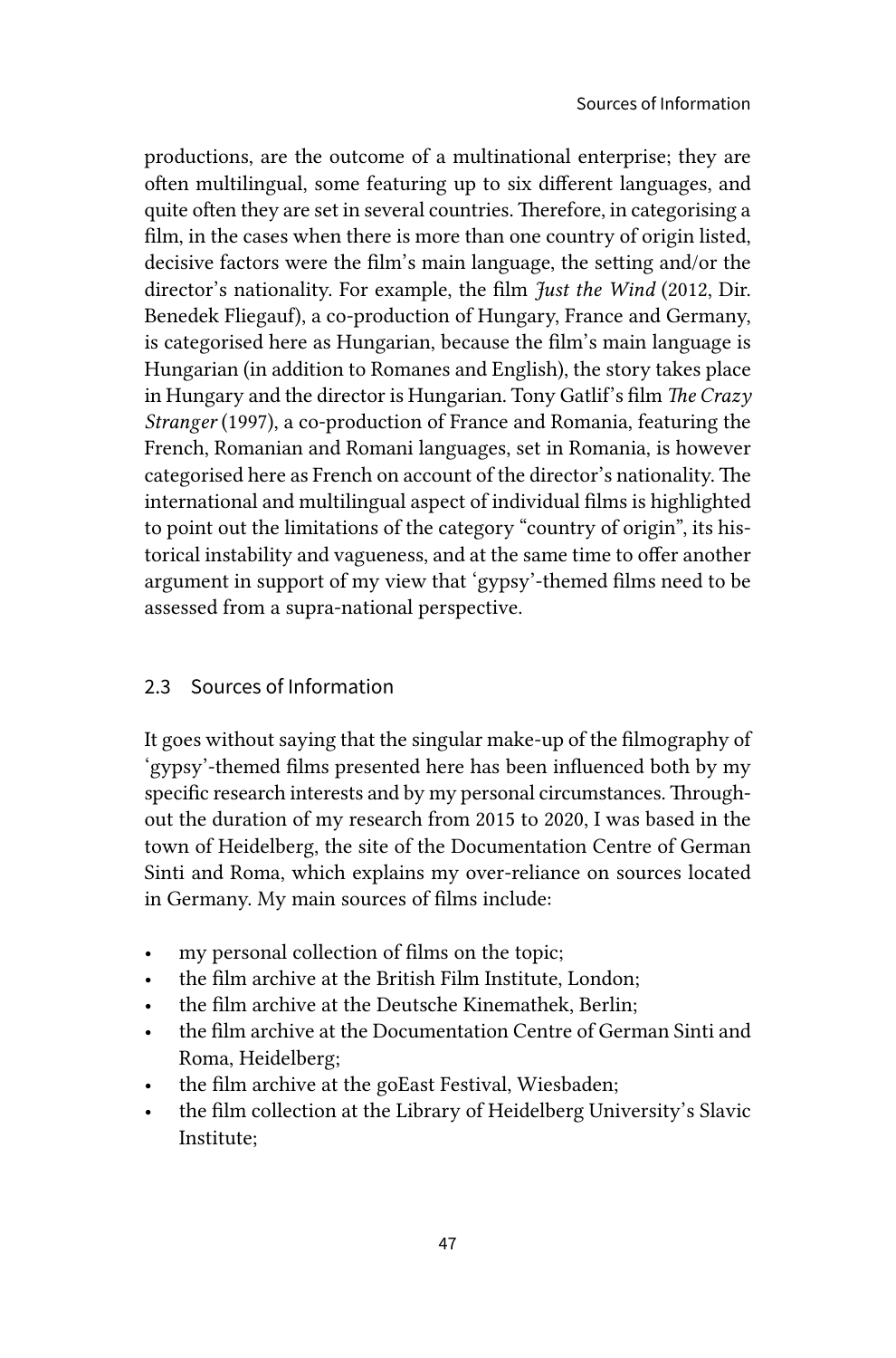- the film programme of the goEast Symposium "Constructions of the Other – Roma and the Cinema of Central and Eastern Europe", screened in Wiesbaden in 2019;
- the film programme "Kino Romanes", screened at Kunstverein Heidelberg in 2015.

Further sources of information that were consulted during the phase of film selection, categorisation and description include the official websites of the respective films, when these are available, the *Internet Movie Database* (IMDb), the websites *Amazon*, *YouTube* and *Vimeo*, and the online catalogues and archives listed in Annex I.

### 2.4 The Corpus Building in Retrospect

The process of compiling the film corpus at hand can be described as a progressive transition from total chaos to relative order. At the beginning of my research, I strove to view every single film I could track down, which in itself is an overwhelming task. At the same time, I had a specific interest in abstracting the cultural grammar that governs the 'gypsy' mask on the big screen, and more specifically that invariable component in its content and form that is decipherable across time, culture or medium. Working on this assumption – that the 'gypsy' mask is a material expression of a cultural universal – I have developed a set of selection criteria that steer towards an ahistorical, interdisciplinary, cross-cultural and transmedial approach to film analysis.

In order to work out the universal component encoded in the 'gypsy' mask, I have made a point, on the one hand, of considering these films as autonomous works of art, each of them creating their own system of signification that functions independently, outside of their cultural and historical embeddedness. On the other hand, I have been interested in the 'translatability' of the 'gypsy' mask, a tell-tale sign of its universal dimension, and have, therefore, attempted to establish connections, to highlight lines of tradition across time zones, across cultural and linguistic zones, and across genres and media. More than half of the films in the corpus have been subjected to numerous viewings, coupled with meticulous note taking and a review of the accompanying promotional materials, the so-called 'paratexts', such as film press kits, magazine reviews, DVD bonus features and commentaries, interviews with film directors and the cast, festival programmes, etc., as well as scholarly